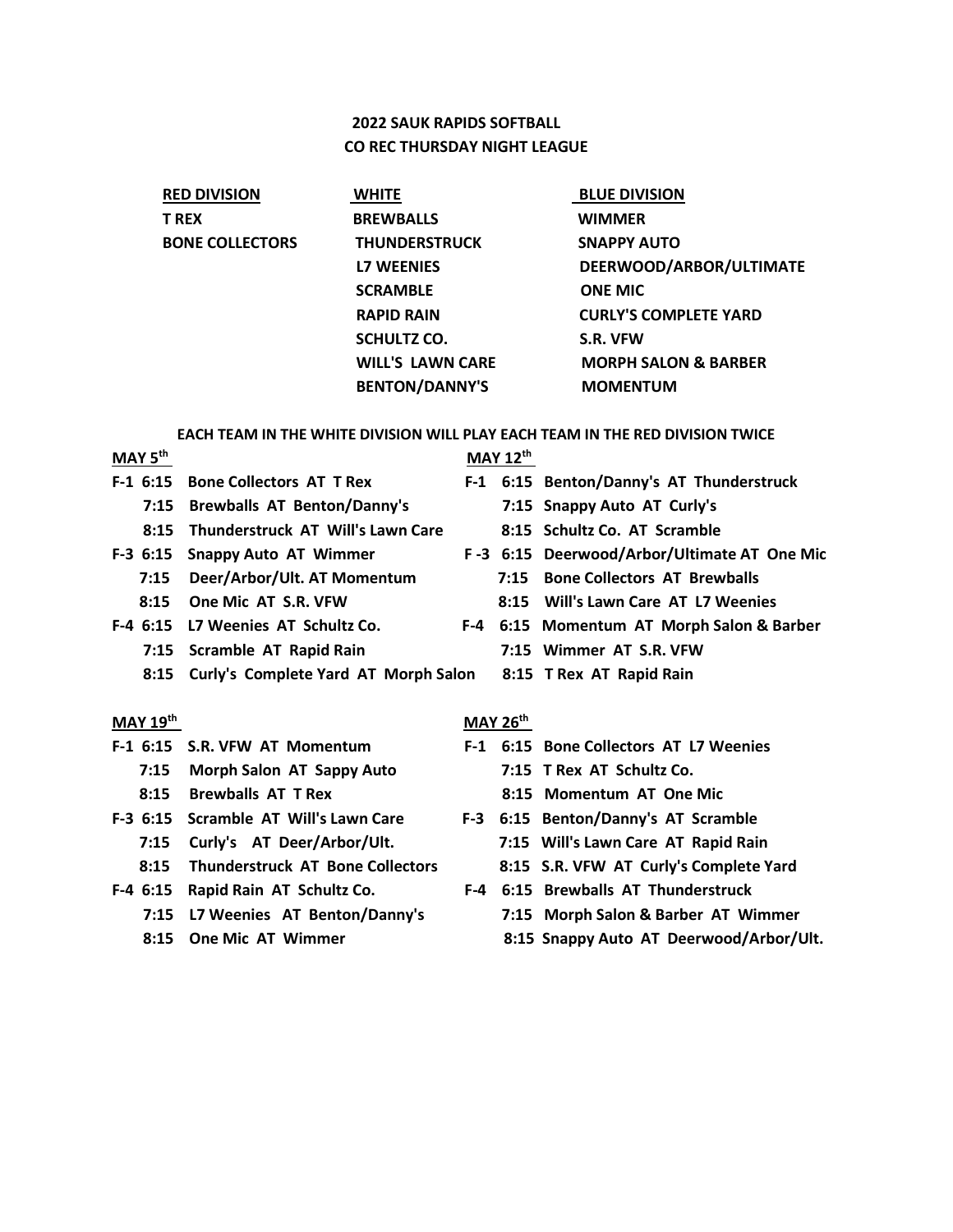### **JUNE 2nd**

- -
	- **8:15 Morph Salon & Barbar AT S.R. VFW 8:15 Brewballs AT Scramble**
- - **7:15 L7 Weenies AT Brewballs 7:15 Momentum AT Wimmer**
	- **8:15 Curly's Complete Yard AT Momentum 8:15 Benton/Danny's AT Schultz Co.**
- **F-4 6:15 Rapid Rain AT Benton/Danny's F-4 6:15 Thunderstruck AT L7 Weenies**
	-
	-

#### **JUNE 16th**

- **F-1 6:15 Momentum AT Sappy Auto F-1 6:15 L7 Weenies AT Scramble 7:15 Will's Lawn Care AT Benton/Danny's 7:15 Brewballs AT Schultz Co. 8:15 L7 Weenies AT T Rex 8:15 Wimmer AT Snappy Auto F-3 6:15 Rapid Rain AT Brewballs F-3 6:15 Bone Collectors AT Will's Lawn Care 8:15 Schultz Co. AT Bone Collectors 8:15 Thunderstruck AT Rapid Rain**
- **F-4 6:15 S.R. VFW AT Deerwood/Arbor/Ultimate F-4 6:15 T Rex AT Benton/Danny's 7:15 Wimmer AT Curly's Complete Yard 7:15 Morph Salon AT Curly's** 
	- **8:15 Morph Salon & Barber AT One Mic 8:15 S.R. VFW AT One Mic**

#### **JUNE 30th**

- **F-1 6:15 Schultz Co. AT Thunderstruck F-1 6:15 T Rex AT Bone Collectors**
	- **7:15 Benton/Danny's AT Bone Collectors 7:15 Benton/Danny's AT Brewballs**
	- **8:15 Curly's Complete Yard AT Snappy Auto 8:15 Will's Lawn Care AT Thunderstruck**
- - **7:15 Rapid Rain AT L7 Weenies 7:15 Momentum AT S.R. VFW**
	-
- - **7:15 One Mic AT Deerwood/Arbor/Ultimate 7:15 Rapid Rain AT Scramble**
	- **8:15 Will's Lawn Care AT Brewballs 8:15 Wimmer AT One Mic**

 **JUNE 9th**

- **F-1 6:15 Thunderstruck AT T Rex F-1 6:15 One Mic AT Curly's Complete Yard 7:15 Wimmer AT Deer/Arbor/Ultimate 7:15 Bone Collectors AT Rapid Rain**
	-
- **F-3 6:15 One Mic AT Snappy Auto F-3 6:15 Snappy Auto AT S.R. VFW** 
	-
	-
	- **7:15 Scramble AT Bone Collectors 7:15 T Rex AT Will's Lawn Care**
	- **8:15 Schultz Co. AT Will's Lawn Care 8:15 Deer/Arbor/Ultimate AT Morph Salon**

#### **JUNE 23rd**

- -
	-
- **7:15 Scramble AT Thunderstruck 7:15 Momentum AT Deerwood/Arbor/Ult.** 
	-
	-
	-
	-

#### **JULY 7th**

- -
	-
- **F-3 6:15 S.R. VFW AT Wimmer F-3 6:15 Snappy Auto AT Morph Salon**
	-
	- **8:15 Morph Salon AT Momentum 8:15 Deer/Ambor/Ultimate AT Curly's**
- **F-4 6:15 Scramble AT T Rex F-4 6:15 Schultz Co. AT L7 Weenies**
	-
	-